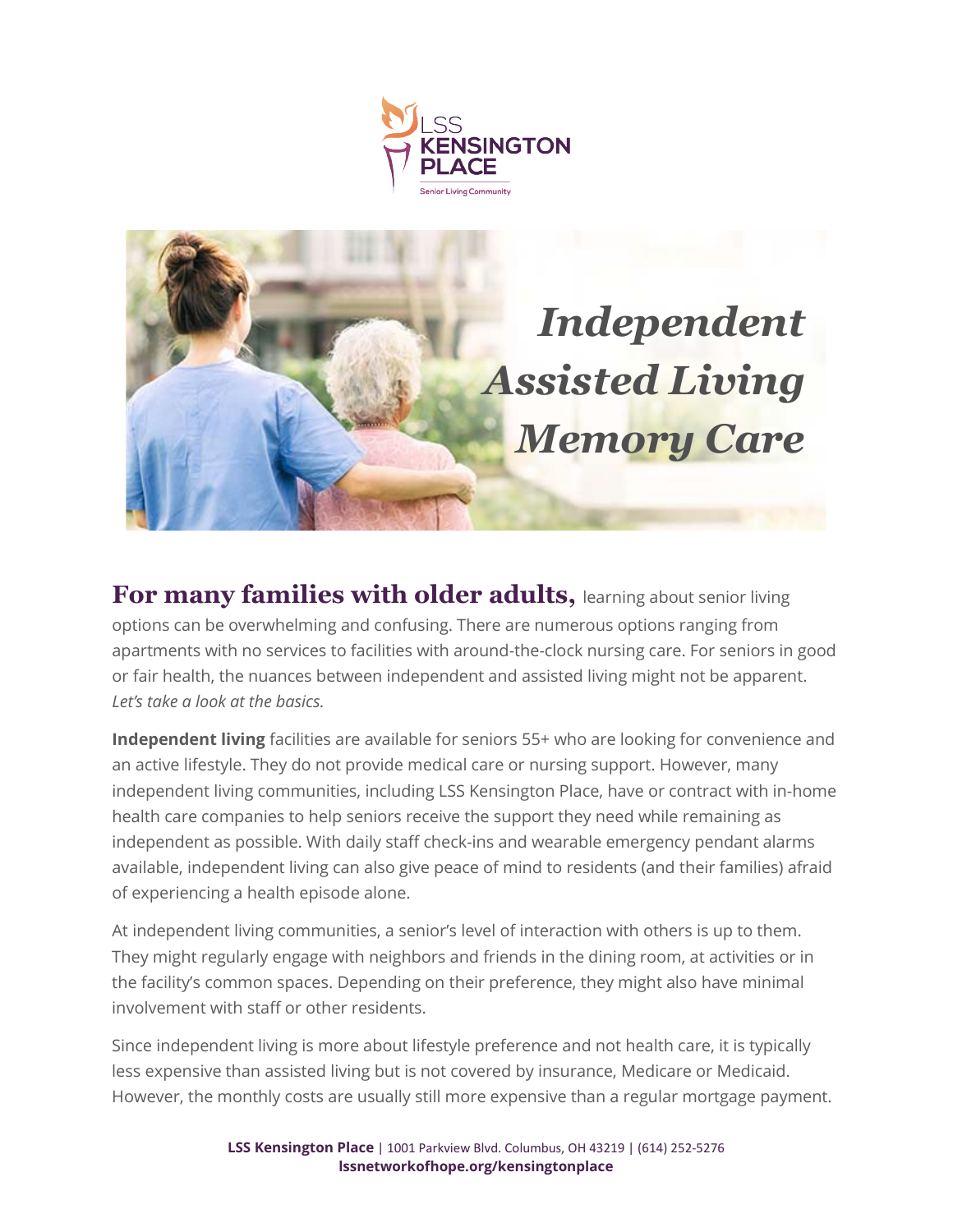## **The biggest difference between independent and assisted living is the medical care**

**provided**, which is offered at different levels and different price points. Residents of assisted living communities receive support in activities of daily living, like medication management, bathing, scheduling doctor appointments and meals. In most assisted living facilities, nursing staff are on-site 24/7 to monitor residents' conditions and ensure they are thriving.

Like at independent living communities, activities and other social events are offered but not required. Staff interaction is more frequent due to the care provided.

Many assisted living providers, including LSS Kensington Place, also offer a secure memory care unit. These units specialize in providing care to those with memory-related issues or dementia in a specific setting designed to keep these residents safe.

**Assisted living** provides seniors with medical services and access to health care staff they would not get living alone at home. As such, the expense is greater, but it can be covered by long-term-care insurance and Medicaid.

## **Which is the right choice?**

*These questions may help you or your loved one decide if independent living or assisted living is the right choice.*

- **● Would my health or safety be at risk if I lived alone?** If the answer is yes, then you may need assisted living.
- **● Am I lonely but otherwise healthy?** If yes, then the community living at independent living communities could be a great option.
- **● Am I relying more on my children or spouse to run errands or address my daily needs?** If so, then assisted living could help and reduce stress on loved ones.
- **● Am I tired of maintaining the repairs and upkeep of my home and/or property?** Independent living is a great option to avoid the usual homeowner headaches.
- **● Is my current caregiving arrangement working for all involved?** Many older adults rely on loved ones, but caregiving can be exhausting work. Do your caregivers seem stressed, annoyed or overwhelmed? If so, then assisted living could help relieve that tension.
- **● Do I have a serious medical condition?** Assisted living can help if you have a progressive or chronic diagnosis, such as dementia or terminal cancer, particularly if that diagnosis is likely to get worse. Or moving to an independent living community that also has assisted living, should it be needed, can bring peace of mind.